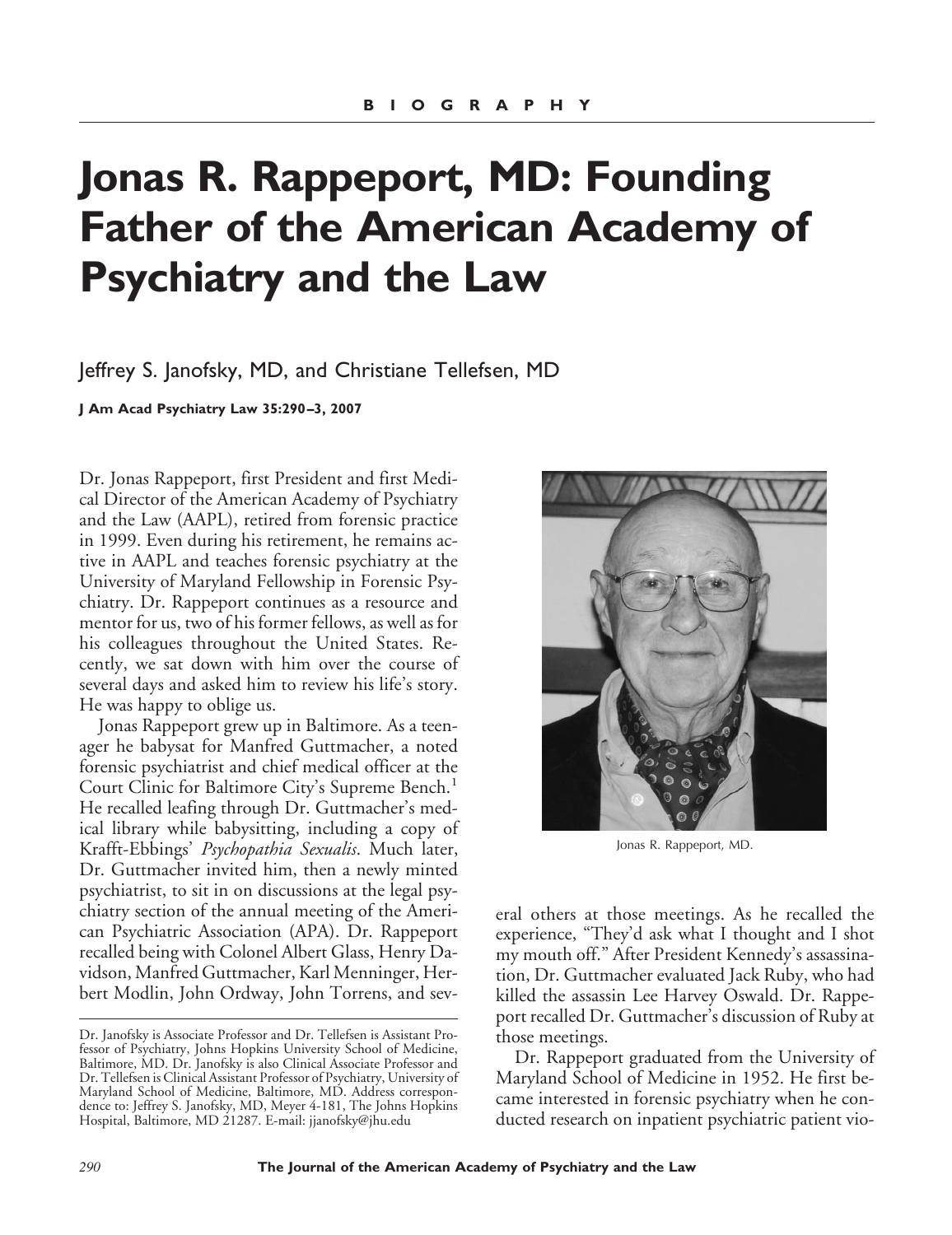lence, after a patient assaulted a staff member. He interned at the Michael Reese Hospital in Chicago and then returned to Maryland for his residency in psychiatry at the University of Maryland Medical School and the Sheppard Pratt Hospital. He remained an extra year at Sheppard Pratt as assistant chief of service (chief resident) in 1956. While a resident at Sheppard, he was asked to testify at civil commitment hearings and worked with psychoanalyst Dr. Samuel Novey, evaluating juveniles for the Baltimore County Circuit Court.

After completing his residency, Dr. Rappeport joined the staff at Maryland's Spring Grove State Hospital. Spring Grove housed Maryland's only forensic psychiatry unit at the time. He recalled that the forensic unit was a primitive place by today's standards, with literally a hole in the floor in which violent patients were housed. Spring Grove Hospital Superintendent Isadore Tuerk, who was interested in forensic psychiatry, supervised Dr. Rappeport's evaluation and treatment of forensic patients. Dr. Rappeport also began psychiatric consulting at the Hagerstown Maryland Reformatory. While at Spring Grove, he worked and socialized with Dr. Saleem Shah, then a psychology intern, who later became branch chief for the Center for Studies of Crime and Delinquency at the National Institute of Mental Health (NIMH).<sup>2</sup>

In 1959, Dr. Rappeport opened a private practice in clinical psychiatry in Baltimore. He continued his outpatient clinical practice until his retirement. He consulted Dr. Novey for supervision in his practice. Dr. Novey recommended him for the new part-time position as court psychiatrist for the Baltimore County Circuit Court. Dr. Rappeport established the office of Court Psychiatrist for Baltimore County.

After Dr. Guttmacher's death, Dr. Rappeport left Baltimore County and was invited to succeed Dr. Guttmacher as Chief Medical Officer for the Supreme Bench in Baltimore City in 1967. Dr. Shah had obtained funding for teaching fellowships in forensic psychiatry through the NIMH for eight university forensic psychiatry teaching programs across the United States.<sup>3</sup> Dr. Rappeport applied for and obtained funding for his first forensic fellow at the University of Maryland in 1968.

He remained interested in teaching and advancing knowledge of forensic psychiatry and began correspondence to locate other training program directors. This resulted in an initial meeting during the APA Annual Meeting in Boston in May 1968, and a subsequent meeting of forensic psychiatry program directors at the Miami APA in May 1969, which he chaired. At that meeting, a new organization was formed to:

. . . advance the body of knowledge in the area of psychiatry and law, to act as an agency of exchange of information, knowledge and ideas between members and at the interface between psychiatry and the law, and to indicate and study where contribution to the legal and penal system could be made by the behavioral sciences [Ref. 4, p 1].

The organization, which became AAPL, had its first meeting in Baltimore in November 1969. Dr. Rappeport became the first President that year and the first executive director in 1980. He recalled that AAPL was originally a "mom and pop organization." Administrative support was initially provided by staff at the Baltimore City Court Medical office, then through the Baltimore City Medical Society and the Maryland Medical Society (MedChi). During its early years, members' wives provided all administrative support at meetings (all of the original members were men). Along with Herbert Thomas, Winn Perr, and Robert Sadoff, Dr. Rappeport wrote AAPL's first ethics code. The writers concentrated on forensic psychiatrists' relationships with the people they examined and how much information should be shared when writing a report or testifying. Dr. Sadoff recalled that the initial draft was written by a group seated at his kitchen table in Philadelphia during 1980 or 1981 (Sadoff R, personal communication, April 2007). That draft became the basis for AAPL's "Ethics Guidelines for the Practice of Forensic Psychiatry."<sup>5</sup>

Dr. Rappeport became very active in the Maryland Psychiatric Society (MPS), Maryland's APA district branch. He recalled, "I'd go to meetings, and I'd sound off in committees. If you sound off enough they either kick you out or make you President." Indeed, Dr. Rappeport served as MPS President from 1965 to 1966. Before his presidency, he wrote and advocated the passage of a psychiatrist-patient privileged-communications statute in Maryland.<sup>6</sup> An initial attempt to pass the statute failed. The legislature then passed a privileged-communications statute for psychiatrists in 1965, only to have it vetoed by the governor after lobbying by the state bar association and the state psychological association (who claimed they were discriminated against). Thus began the "territorial rift" between psychologists and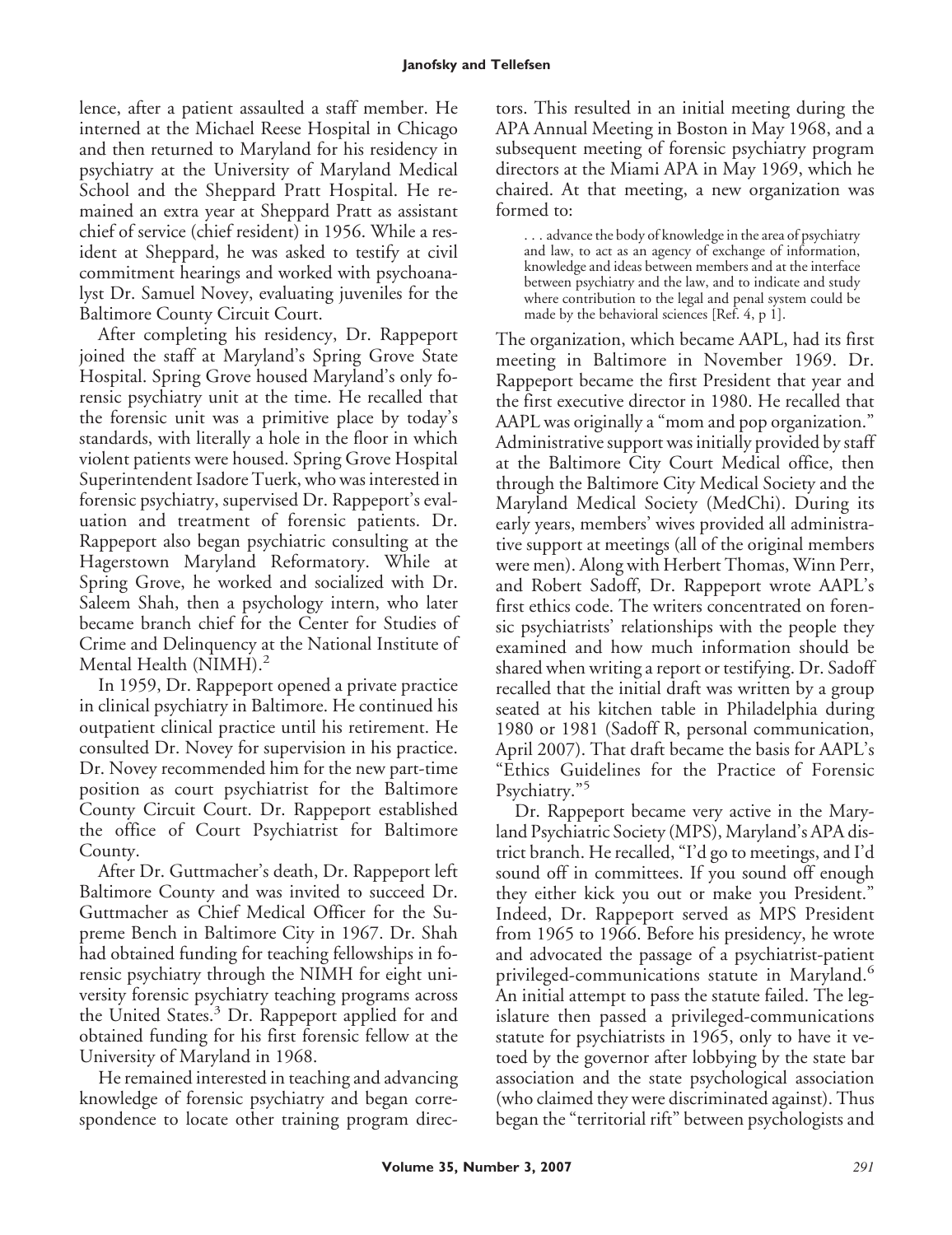psychiatrists. During Dr. Rappeport's MPS presidency, a new bill was signed into law only when psychiatrists and psychologists joined to obtain the privilege for both professions.<sup>7</sup> He said, "I can still see myself on the telephone getting people to call their legislators [to gain support for the bill]."

Dr. Rappeport remained active in advocacy and public policy matters, both in Maryland and nationally. After the *Hinckley* verdict, he was appointed in 1983 to the Maryland Governor's Task Force to Review the Insanity Defense. He strongly advocated retaining Maryland's American Law Institute (ALI) insanity test. The Task Force subsequently recommended retaining the ALI Test, but changed the burden of proof and the form of the verdict. The Task Force specifically rejected any proposal to restrict expert testimony by mental health professionals in cases involving the insanity defense based on "the general excellence the task force found in Maryland's forensic psychiatric examination and evaluation which in turn influences the thoroughness and quality of independent psychiatric evaluation and testimony in criminal cases" (Ref. 8, p 37). In 1984, the Maryland legislature passed parallel bills that retained the ALI Insanity Test based on the recommendations of the Task Force. Dr. Rappeport advocated for the same position when he testified before the U.S. Congress in hearings after the *Hinckley* verdict.<sup>9</sup>

In the early 1980s, along with Nicholas Conti, LCSW-C, his long-time colleague and the administrator of the Supreme Bench of Baltimore Medical Office (the name of the court was changed in 1983 to the Circuit Court for Baltimore City), Dr. Rappeport developed Maryland's pretrial screening program for all defendants who raised questions about their competency to stand trial or about their criminal responsibility.<sup>10</sup> Before the initiation of the program, such defendants were always sent to the hospital. The pretrial screening program reduced unnecessary hospitalizations, saved money, and resulted in more rapid submission of reports to the court. In addition, the program led to quicker hospitalization for those who were found to be acutely mentally ill. Mr. Conti recalled, "Jonas has a good understanding of people. He looked for people who thought outside the box." Dr. Rappeport and Mr. Conti received strong support from Maryland's chief judge and then visited all 23 Maryland counties to explain the program and to obtain the support of county judges and sheriffs.

As Baltimore City's Chief Medical Officer, Dr. Rappeport consulted on virtually all major forensic psychiatry cases in Baltimore City during his career. Nationally, he consulted on the Arthur Bremer (attempted assassination of presidential candidate George Wallace), Sarah Jane Moore (attempted assassination of President Ford), John Hinckley (attempted assassination of President Reagan), and John DuPont (murder of wrestler David Schultz) cases.

Dr. Rappeport met his wife Joan during his internship at Michael Reese Hospital, where she served as head nurse on the psychiatric unit. Recalling her professionalism, he stated, "She wouldn't date me while I was working on her service." They quickly fell in love and married when both were 29 years of age. In Baltimore, Mrs. Rappeport taught psychiatric nursing and worked as a psychiatric nurse, an outpatient therapist, and then a visiting nurse until 1985 when she retired. She staffed the registration booth at almost every AAPL meeting through October 2006, only a few months before her death in June 2007. The Rappeports have three children and four grandchildren.

By the time he retired, Jonas Rappeport had trained 39 fellows. Twenty of those fellows, along with 130 AAPL members, celebrated Dr. Rappeport's contributions to American forensic psychiatry during a dinner at AAPL's 30th Annual Meeting in Baltimore in 1999.<sup>11</sup> AAPL created the Rappeport Fellowship in 1985 to offer outstanding residents with interests in forensic psychiatry the opportunity to attend AAPL's Annual Meeting to develop their knowledge and skills in forensic psychiatry. Dr. Rappeport received the APA's Isaac Ray Award in 1984 and the MPS Lifetime of Service Award in 2002.

Phillip Resnick, MD, another Past President of AAPL, views Dr. Rappeport as his "primary mentor." When Dr. Resnick began running the court clinic in Cleveland, there were no local forensic psychiatrists to turn to for guidance. He said Dr. Rappeport was "warm, open, and supportive." Over the years, he found that Dr. Rappeport's "most remarkable qualities were his inclusiveness and graciousness to young people." In summing up Dr. Rappeport's contributions to AAPL, Dr. Resnick recalled a famous quote of Ralph Waldo